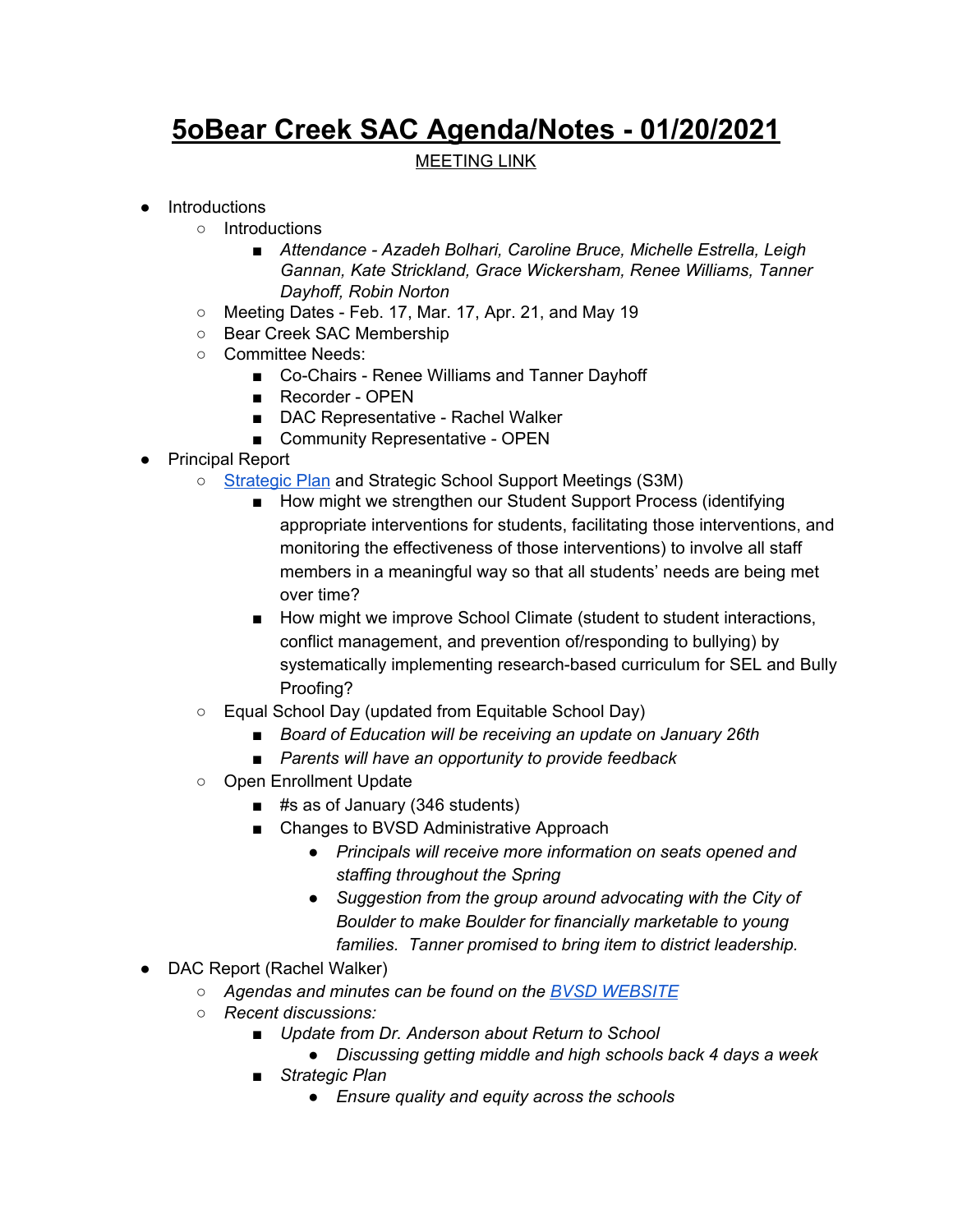- *● Question from DAC - how many SAC members have heard about the strategic plan?*
- *■ Significant # of mental health resources available through BVSD or community resources*
	- *● Worried that more issues are present than there are people seeking services*
	- *● Question form DAC - do families know how to access mental health resources and are they utilizing these resources*
	- *● Executive Report on Mental Health [Resources](https://drive.google.com/file/d/1U67tzbyLA8INw9Ve4MjZQzPZMHZCsacD/view?usp=sharing) in Boulder County*
- Literacy Data and Impacts of COVID-19
	- Fall iReady 3yr [Comparison](https://drive.google.com/file/d/144zr-YtHzlEsJyPxirxrQglLKhXYXdHu/view?usp=sharing)
	- Considerations
		- Struggling with a lack of comparative data
		- Is this data considered valid or reliable?
		- Impacts of Fundations
			- In 2018-2019 school year, BVSD started Fundations instruction in KG and has subsequently rolled it up each year one grade level
				- current 2nd grade class has had it for 3 years, current 3rd grade class is using a variety of materials
		- Impacts of Data Review Cycles
	- Group Statements
		- *■ SAC shared excitement around Fundations, and families can see the difference for children who have received the program and not receive the program.*
		- *■ Tanner shared that we're still working with the Student Support Team on 3rd/4th/5th graders who didn't acquire phonics skills.*

-------------------------------------------------------------------------------------------------------------------------------

SAC Responsibilities: Colorado State Statute **[22-11-402](http://www.lpdirect.net/casb/crs/22-11-402.html)** established SAC powers and duties. SAC responsibilities include the following:

- Recommending to the principal of the school priorities for spending school moneys, including federal funds, where applicable;
- Making recommendations to the principal of the school and the superintendent concerning preparation of a school Performance or Improvement plan, if either type of plan is required;
- Meeting at least quarterly to discuss whether school leadership, personnel, and infrastructure are advancing or impeding implementation of the public school's Performance, Improvement, Priority Improvement, or Turnaround plan, whichever is applicable, and other progress pertinent to the public school's accreditation contract;
- Providing input and recommendations to the DAC and district administration, on an advisory basis, concerning principal development plans and evaluations;
- Publicizing opportunities to serve and soliciting parents to serve on the SAC
- Assisting the district in implementing at the school level the district's family engagement policy; and